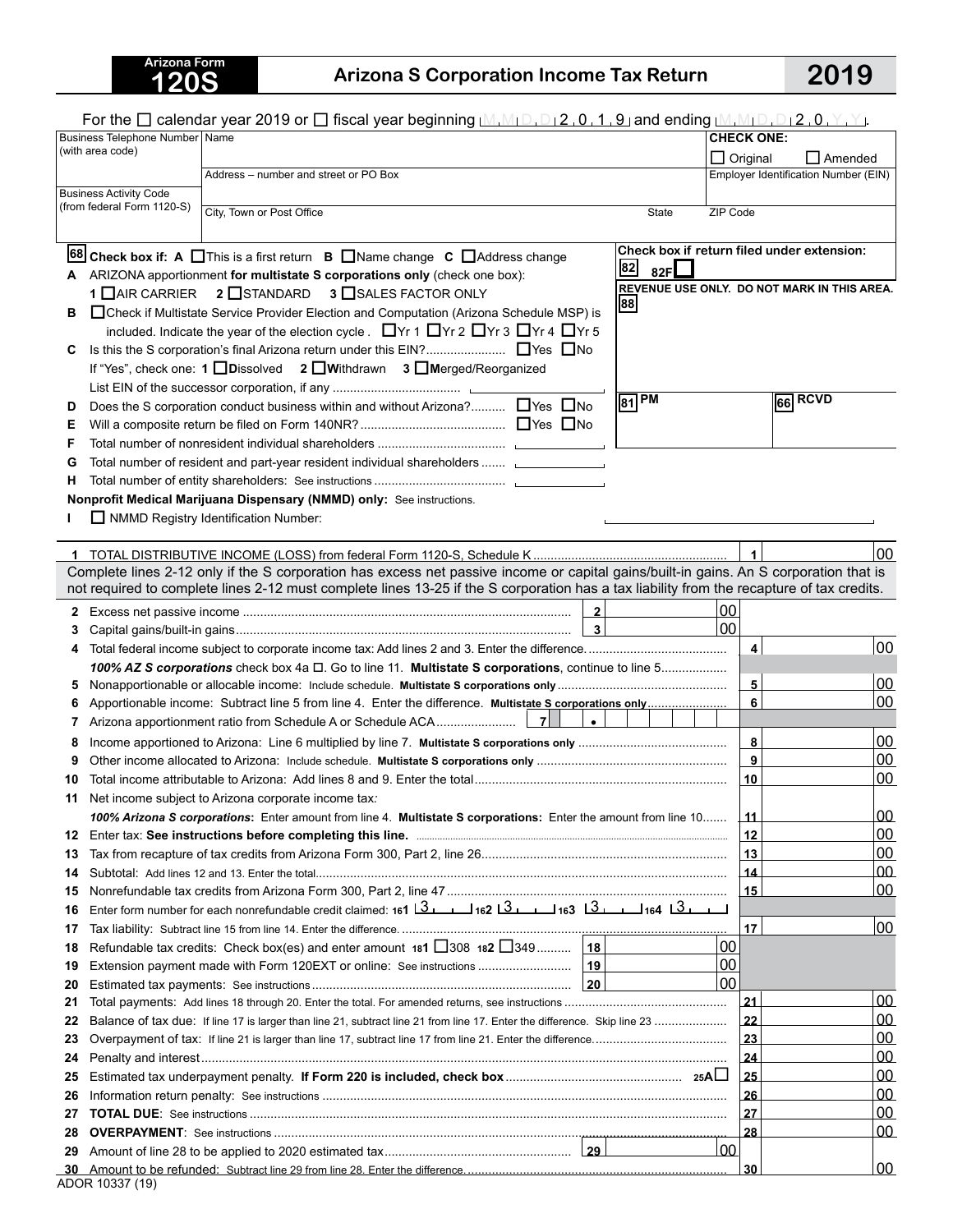| Name (as.<br>(as shown on page 1)   | <b>EIN</b> |  |
|-------------------------------------|------------|--|
| the contract of the contract of the |            |  |
|                                     |            |  |
|                                     |            |  |
|                                     |            |  |

### **SCHEDULE A Apportionment Formula (Multistate S Corporations Only)**

| <b>IMPORTANT:</b> Qualifying air carriers must use Arizona Schedule ACA.<br>Qualifying multistate service providers must include Arizona Schedule<br>MSP. If the "SALES FACTOR ONLY" box on page 1, line A, is checked,                                                                                                                                                                                                                                 | <b>COLUMN A</b><br><b>Total Within Arizona</b><br>Round to nearest dollar | <b>COLUMN B</b><br><b>Total Everywhere</b><br>Round to nearest dollar. | <b>COLUMN C</b><br>Ratio Within Arizona<br>$A \div B$                                                         |
|---------------------------------------------------------------------------------------------------------------------------------------------------------------------------------------------------------------------------------------------------------------------------------------------------------------------------------------------------------------------------------------------------------------------------------------------------------|---------------------------------------------------------------------------|------------------------------------------------------------------------|---------------------------------------------------------------------------------------------------------------|
| complete only Section A3, Sales Factor, lines a through f. See instructions.<br>A1 Property Factor - STANDARD APPORTIONMENT ONLY<br>Value of real and tangible personal property (by averaging the value<br>of owned property at the beginning and end of the tax period; rented<br>property at capitalized value).                                                                                                                                     |                                                                           |                                                                        | Be certain to enter<br>amounts in Column C<br>carried to six decimal<br>places. You must type<br>the decimal. |
| a Owned Property (at original cost):                                                                                                                                                                                                                                                                                                                                                                                                                    |                                                                           |                                                                        |                                                                                                               |
| 2 Depreciable assets (do not include construction in progress)                                                                                                                                                                                                                                                                                                                                                                                          |                                                                           |                                                                        |                                                                                                               |
| 4 Other assets (describe): \\omega_{\sigma_{\sigma_{\sigma_{\sigma_{\sigma_{\sigma_{\sigma_{\sigma_{\sigma_{\sigma_{\sigma_{\sigma_{\sigma_{\sigma_{\sigma_{\sigma_{\sigma_{\sigma_{\sigma_{\sigma_{\sigma_{\sigma_{\sigma_{\s<br><b>5</b> Less: Nonbusiness property (if included in above totals)<br>6 Total of section a (the sum of lines 1 through 4 less line 5)<br><b>c</b> Total owned and rented property (Total of section a plus section b). |                                                                           |                                                                        | $\bullet$                                                                                                     |
| A2 Payroll Factor - STANDARD APPORTIONMENT ONLY<br>Total wages, salaries, commissions and other compensation to<br>employees (per federal Form 1120S, or payroll reports).<br>A3 Sales Factor                                                                                                                                                                                                                                                           |                                                                           |                                                                        |                                                                                                               |
| a Sales delivered or shipped to Arizona purchasers<br>b Sales of services for qualifying multistate service providers                                                                                                                                                                                                                                                                                                                                   |                                                                           |                                                                        |                                                                                                               |
| e Weight AZ sales: (STANDARD x 2; SALES FACTOR ONLY x 1)                                                                                                                                                                                                                                                                                                                                                                                                | $\times 2$<br><b>OR</b><br>$\times$ 1                                     |                                                                        |                                                                                                               |
| f Sales Factor (for Column A, multiply line d by line e; for<br>Column B, enter the amount from line d; for Column C, divide<br>Column A by Column B.)<br><b>STANDARD Apportionment, continue to A4.</b>                                                                                                                                                                                                                                                |                                                                           |                                                                        |                                                                                                               |
| SALES FACTOR ONLY Apportionment, enter the amount from                                                                                                                                                                                                                                                                                                                                                                                                  |                                                                           |                                                                        |                                                                                                               |
|                                                                                                                                                                                                                                                                                                                                                                                                                                                         |                                                                           |                                                                        | $\bullet$                                                                                                     |
| A5 Average Apportionment Ratio for STANDARD Apportionment: Divide line A4, Column C, by four (4). Enter the result                                                                                                                                                                                                                                                                                                                                      |                                                                           |                                                                        | $\bullet$                                                                                                     |

### **SCHEDULE B Other Information**

| <b>B1</b> Date business began in Arizona or date income was first derived from Arizona sources: $[M_1M_1D_1D_1Y_1Y_1Y_1Y_2]$                                                                                                                                                          |
|---------------------------------------------------------------------------------------------------------------------------------------------------------------------------------------------------------------------------------------------------------------------------------------|
| <b>B2</b> Address at which tax records are located for audit purposes:                                                                                                                                                                                                                |
|                                                                                                                                                                                                                                                                                       |
| State: The State of the State of the State of the State of the State of the State of the State of the State of the State of the State of the State of the State of the State of the State of the State of the State of the Sta<br>ZIP Code: University Processing Code: 2012<br>City: |
| B3 The taxpayer designates the individual listed below as the person to contact to schedule an audit of this return and authorizes the disclosure of                                                                                                                                  |
| confidential information to this individual. (See instructions, page 12.)                                                                                                                                                                                                             |
| Name:<br>the contract of the contract of the contract of the contract of the contract of the contract of the contract of                                                                                                                                                              |
| (Area Code)<br>Title:<br><u> 1989 - Johann Stoff, amerikansk politiker (d. 1989)</u>                                                                                                                                                                                                  |
| <b>B4</b> List prior taxable years ending in MM/DD/YYYY format for which a federal examination has been finalized:                                                                                                                                                                    |
|                                                                                                                                                                                                                                                                                       |
| NOTE: A.R.S. § 43-327 requires the taxpayer, within ninety days after final determination, to report these changes under separate cover to the                                                                                                                                        |
| Arizona Department of Revenue or to file amended returns reporting these changes. (See instructions, page 2.)                                                                                                                                                                         |
| <b>B5</b> Indicate tax accounting method: $\Box$ Cash $\Box$ Accrual $\Box$ Other (Specify method.)                                                                                                                                                                                   |